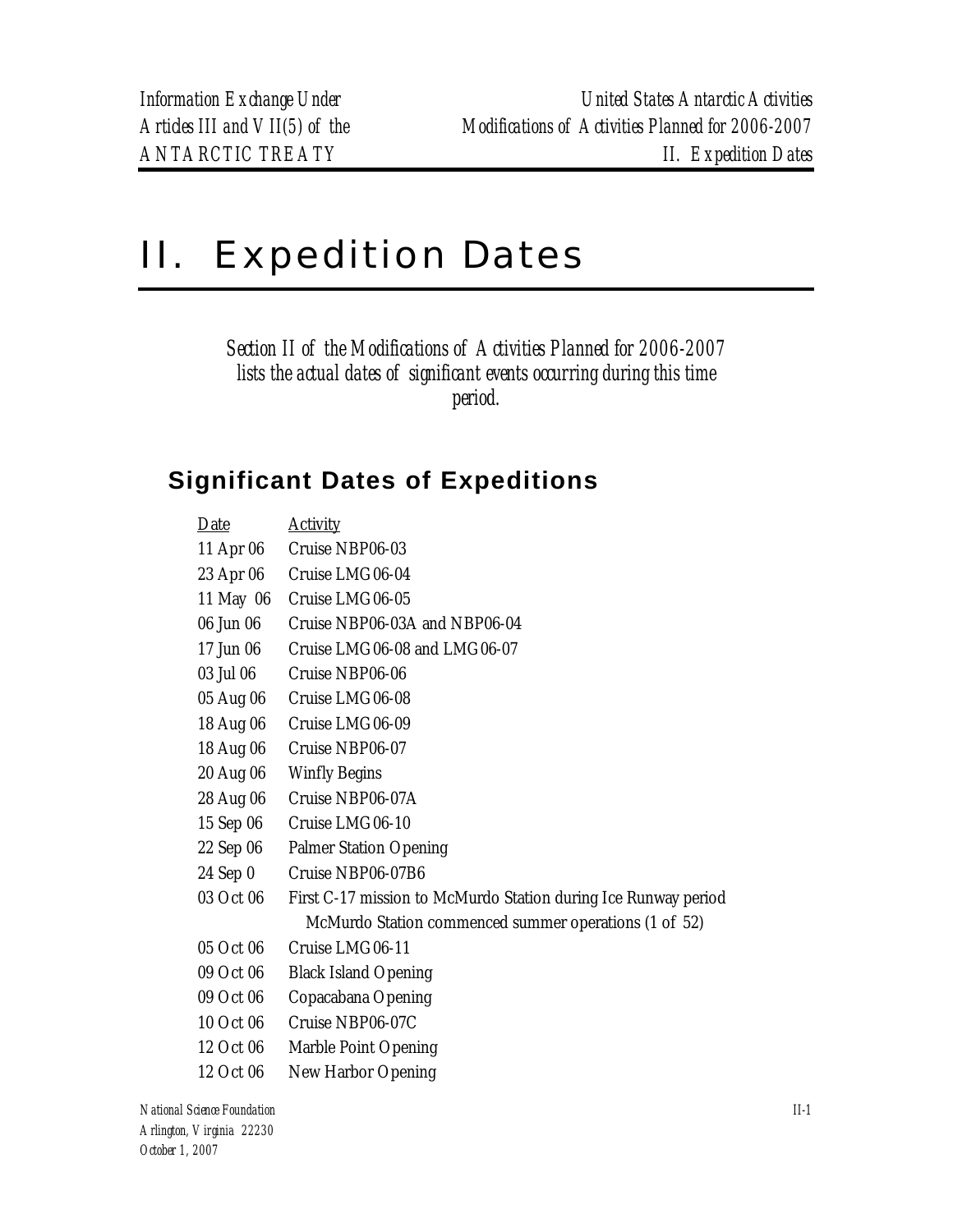| Date      | <b>Activity</b>                                                          |
|-----------|--------------------------------------------------------------------------|
| 14 Oct 06 | Lake Fryxell Opening                                                     |
| 16 Oct 06 | FP6 Opening                                                              |
| 16 Oct 06 | Lake Hoare Opening                                                       |
| 19 Oct 06 | Four (4) 109th AW LC-130's arrive McMurdo to start on-continent missions |
| 19 Oct 06 | Kenn Borek Basler (MKB) arrives McMurdo Station                          |
| 21 Oct 06 | South Pole Station begins summer operations                              |
| 22 Oct 06 | Kenn Borek Twin Otter (BBV) arrives McMurdo Station                      |
| 23 Oct 06 | Siple Dome Camp opens                                                    |
| 23 Oct 06 | <b>Cape Crozier Opening</b>                                              |
| 26 Oct 06 | ITASE Traverse camp put-in                                               |
| 26 Oct 06 | <b>WAIS Divide opens</b>                                                 |
| 31 Oct 06 | Cruise LMG06-12                                                          |
| 01 Nov 06 | Cruise NBP06-08                                                          |
| 01 Nov 06 | Kenn Borek Twin Otter (KGB) arrives McMurdo Station                      |
| 02 Nov 06 | <b>Fosdick Mountains opens</b>                                           |
| 03 Nov 07 | Taylor Dome - Env. Retrograde - Camp put in                              |
| 03 Nov 07 | Cape Shirreff Opens                                                      |
| 12 Nov 06 | Petermann Island opens                                                   |
| 13 Nov 06 | Cape Royds Opening                                                       |
| 21 Nov 06 | Cruise LMG06-13                                                          |
| 22 Nov 06 | C-130 flights to McMurdo Station, operated by the Royal New              |
|           | Zealand Air Force, commenced (1 of 8)                                    |
| 28 Nov 06 | Lower Erebus Hut camp put in                                             |
| 02 Dec 06 | Lower Erebus Hut science group put in                                    |
| 03 Dec 06 | Transfer flight operations from Sea Ice Runway to Williams field         |
|           | Skiway and Pegasus Blue Ice Runway                                       |
| 07 Dec 06 | <b>Fosdick Mountains Camp closes</b>                                     |
| 11 Dec 06 | Copacabana closes                                                        |
| 12 Dec 06 | Taylor Dome - Env. Retrograde - camp staff pull out                      |
| 14 Dec 06 | <b>ITASE</b> traverse departs from Taylor Dome                           |
| 16 Dec 06 | Cruise LMG06-14                                                          |
| 16 Dec 06 | ITASE traverse reaches fuel cache #1                                     |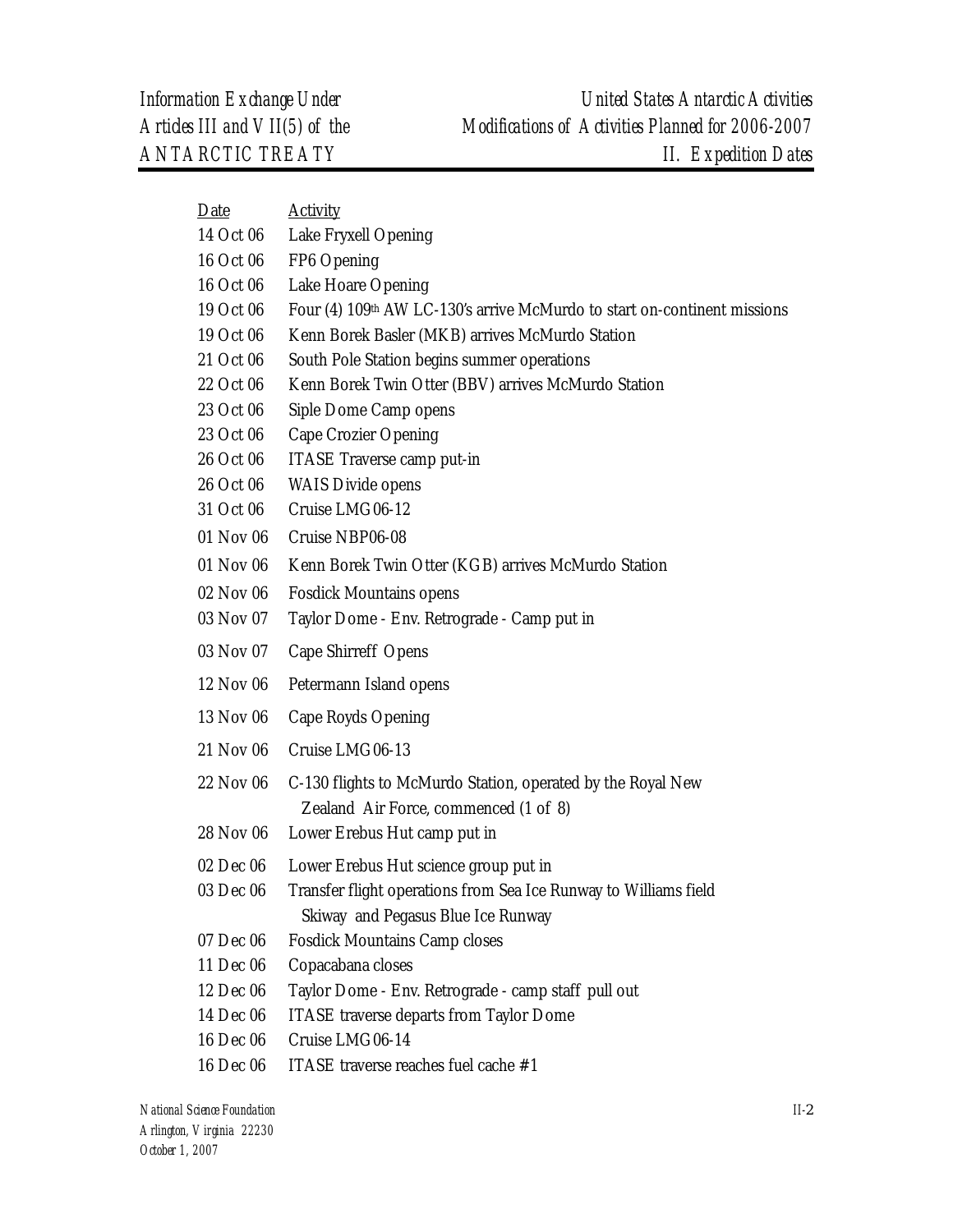| Date      | <b>Activity</b>                                                                 |
|-----------|---------------------------------------------------------------------------------|
| 19 Dec 06 | C-17 South Pole Airdrop                                                         |
| 20 Dec 06 | Dufek Massif opens- Jeff Gee G-192-M                                            |
| 22 Dec 06 | Cruise NBP07-01                                                                 |
| 28 Dec 06 | Swedish icebreaker Oden arrives at ice edge for channel-cutting operations      |
| 01 Jan 07 | Refueling tanker arrives McMurdo Station                                        |
| 04 Jan 07 | Cruise LMG07-01                                                                 |
| 4 Jan 07  | ITASE traverse reaches fuel cache #2                                            |
| 6 Jan 07  | ITASE traverse reaches revised winter -over site: S 81º 18.480', E 144º 41.473' |
| 11 Jan 07 | Byrd Camp - Env. Retrograde - camp put in                                       |
| 19 Jan 06 | Lower Erebus Hut science group departure                                        |
| 19 Jan 07 | Lower Erebus Hut closing                                                        |
| 20 Jan 07 | Byrd Camp - Env. Retrograde - camp close                                        |
| 23 Jan 07 | Taylor Dome - Env. Retrograde - final camp close                                |
| 31 Jan 07 | New Harbor Closing                                                              |
| 10 Jan 07 | Siple Dome Camp closes                                                          |
| 24 Jan 07 | ITASE - last flight to 2007 winter-over site                                    |
| 01 Feb 07 | Lake Fryxell Closing                                                            |
| 01 Feb 07 | Cape Royds camp close                                                           |
| 02 Feb 07 | <b>CP Crozier Closing</b>                                                       |
| 03 Feb 07 | Cruise NBP07-02                                                                 |
| 04 Feb 07 | M/V American Tern arrives at McMurdo Station, cargo offload commences           |
| 07 Feb 07 | <b>WAIS Divide Camp closes</b>                                                  |
| 02 Feb 07 | F6 Closing                                                                      |
| 05 Feb 07 | Lake Hoare Closing                                                              |
| 09 Feb 07 | Marble Point Closing                                                            |
| 10 Feb 06 | M/V American Tern Departs McMurdo Station, cargo operations completed           |
| 10 Feb 07 | <b>Black Island Closing</b>                                                     |
| 18 Feb 07 | Winter operations commence at South Pole Station                                |
| 21 Feb 07 | 109th AW departs McMurdo Station                                                |
| 24 Feb 07 | Winter operations commence at McMurdo Station                                   |
| 28 Feb 07 | Peterman Island closes                                                          |
| 28 Feb 07 | Cape Shirreff closes                                                            |
| 08 Mar 07 | Cruise LMG07-02 and LMG07-03                                                    |
|           |                                                                                 |

31 Mar 07 Cruise NBP07-03

*National Science Foundation Arlington, Virginia 22230 October 1, 2007*